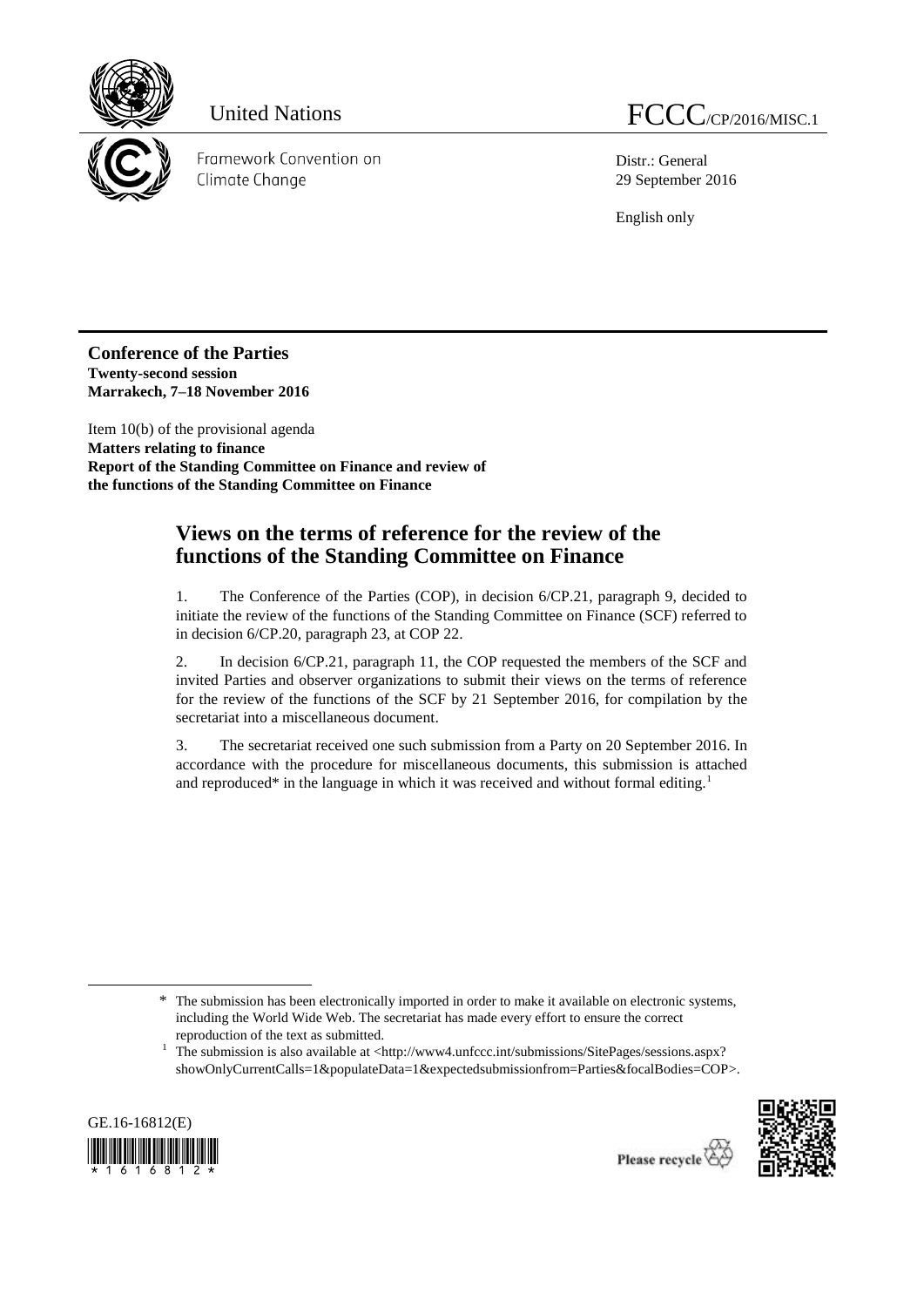Slovak Republic and the European Commission on behalf of the European Union and its member States

## **SUBMISSION BY THE SLOVAK REPUBLIC AND THE EUROPEAN COMMISSION ON BEHALF OF THE EUROPEAN UNION AND ITS MEMBER STATES**

## **This submission is supported by Bosnia and Herzegovina, the Former Yugoslav Republic of Macedonia and Serbia.**

Bratislava, 20 September 2016

## **Subject: Views on the Terms of Reference for the review of the functions of the Standing Committee on Finance (SCF)**

The EU and its Member States welcome the opportunity to send inputs on the Terms of Reference for a review of the functions of the Standing Committee on Finance (SCF). The EU sees this review as an opportunity to assess how effectively and efficiently the SCF has delivered against its mandate, as outlined in 1/CP.16 and 2/CP.17 - which is to assist the Conference of the Parties in exercising its functions with respect to the Financial Mechanism of the Convention - with a view to identifying opportunities for increased efficiency and effectiveness. Furthermore, with the adoption of the Paris Agreement, it is timely to consider whether the SCF could adopt a different approach to its existing functions (for example, taking into consideration Article 2.1c while respecting competences of other relevant bodies and institutions), or whether there is a need to reorient or reprioritize functions by focusing on where it adds value.

Taking into consideration the specific functions assigned to the SCF in 1/CP.16 and 2/CP.17, the Terms of Reference could be framed to assess how efficiently and effectively the SCF has responded to this mandate. The review should further take into consideration whether the composition and working modalities of the SCF, as outlined in 2/CP.17 (Annex VI), were appropriate for delivering assigned functions. In assessing the effectiveness of the SCF, one aspect that could be taken into consideration is the quality of technical products prepared and potential ways to enhance the quality of these outputs and the subsequent outcomes. A further consideration is the availability of SCF members to participate in meetings and provide inputs. The EU further suggests that the review consider how the work of the SCF relates to the work of other Convention bodies, with a view to identifying possible synergies, enhancing coherence and coordination and avoiding duplication of work.

With the adoption of the Paris Agreement, it is timely to consider whether it is necessary to reorient or